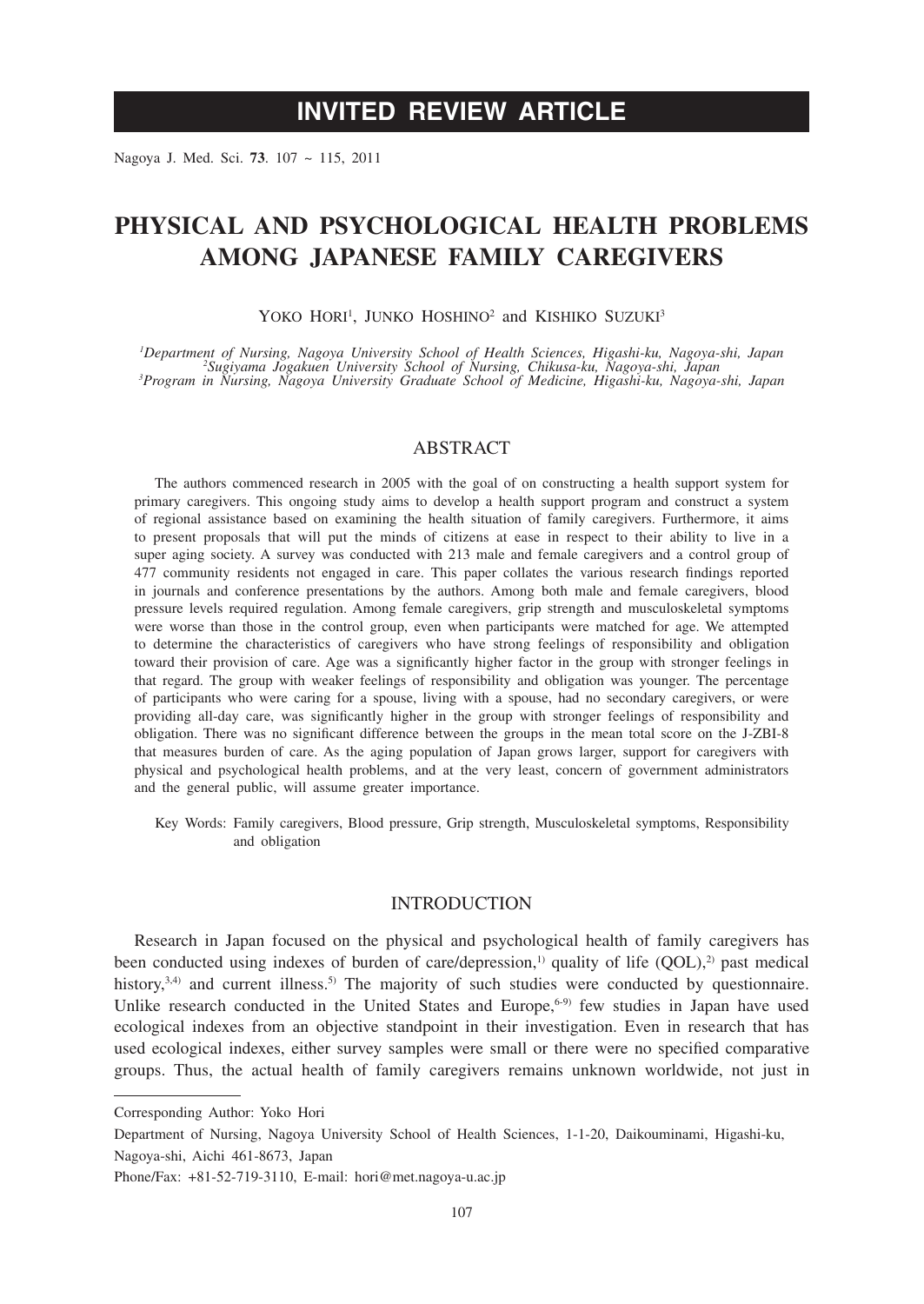Japan. Since the burden of providing physical and psychological support to family caregivers is starting to become a social problem, it is necessary to investigate the actual conditions of family caregivers and to present appropriate evidence-based support strategies. The authors launched a study in 2005 centered around constructing a health support system for primary caregivers. A survey was conducted with 213 male and female caregivers and a control group of 477 community residents not engaged in care. Data collected from ecological testing resources and questionnaires were analyzed. This paper collates the various research findings reported in journals and conference presentations by the authors. SPSS15.0 J for Windows was used for all data analysis, with significance set at  $p<0.05$ .

*Research related to "constructing a health support system for primary caregivers"*

## *Rationale for the present study*

The hypotheses<sup>10)</sup> that became the driving force behind the study are shown in Figure 1. In Japan, practically all family caregivers are over 50 years of age, the time at which there is an increased likelihood of the onset of life-style related diseases. However, family caregivers invest much time in providing care, making it difficult for them to find time to care for their own health.<sup>11)</sup> Furthermore, caregivers may be unlikely to assume healthy behaviors given that a low percentage of them are reported to undergo medical check-ups, $12$ ) and there are a few opportunities for them to become aware of any illnesses they may have. The discovery of life-style related diseases in caregivers as a group has proven difficult. Additionally, lack of sleep, disturbance in



**Fig. 1** Research hypothesis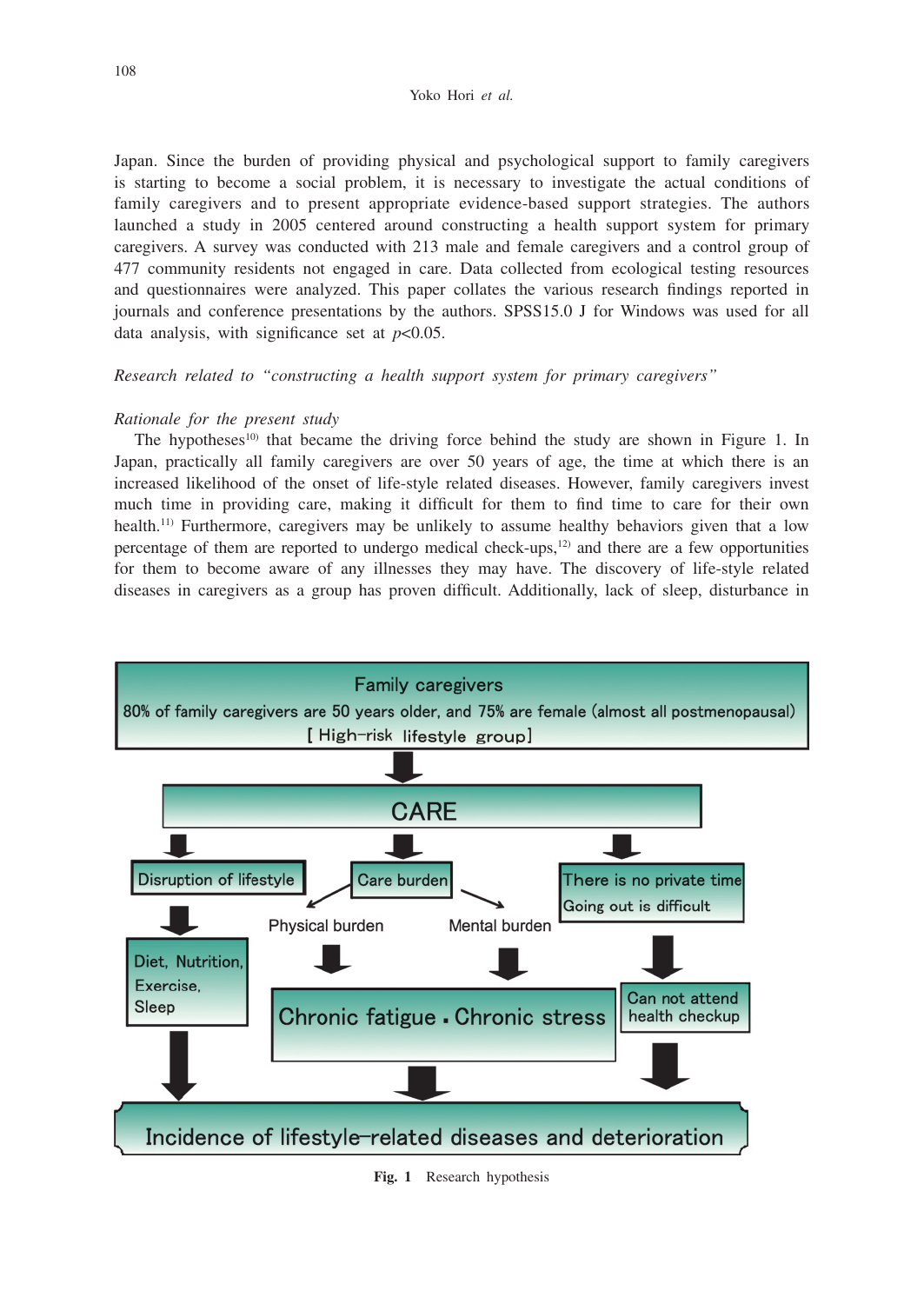

**Fig. 2** Health support counter in a certain supermarket

lifestyle, and physical and psychological burdens from caregiving may increase the risk of the onset or exacerbation of lifestyle-related diseases among caregivers.

#### *Purpose*

The present study<sup>10)</sup> intends to develop a health support program and construct a system of regional assistance by examining the health status of family caregivers. The study also aims to present proposals which will put the minds of citizens at ease regarding their ability to live in a super aging society. The present study is based on a 2005 baseline study and is comprised of the following three sections:

- 1) Data collection on the effects of free home-based care (baseline survey, longitudinal survey),
- 2) Development of a health support program based on the results of analyses (blood pressure reduction program, laughter-inducing program),
- 3) Activities promoting assistance for family caregivers and the construction of a community support system that utilizes the health support counters of designated supermarkets (Fig. 2).

## MATERIALS AND METHODS

#### *Participants*

Fliers requesting study participants were distributed at 16 facilities that included home-based care support businesses or visiting care stations, in Aichi, Gifu, and Shiga Prefectures.<sup>13)</sup> Caregivers who practiced homecare on individuals requiring care over level 3, or below level 3 but with dementia, were recruited. Written consent and valid responses were obtained from 213 participants (52 males, 161 females). The control group consisted of 477 general residents of K City in Aichi Prefecture who had undergone either a public health checkup or a basic health checkup, and had provided written consent to participate in the survey. Participants were matched 1:1 for sex and age in ten-year increments to counter the effects of age. The mean age of female family caregivers was 62.8 years (*SD*=1.9), while the mean age within the control group was 63.2 years (*SD*=12.4). There was no statistically significant difference between the groups.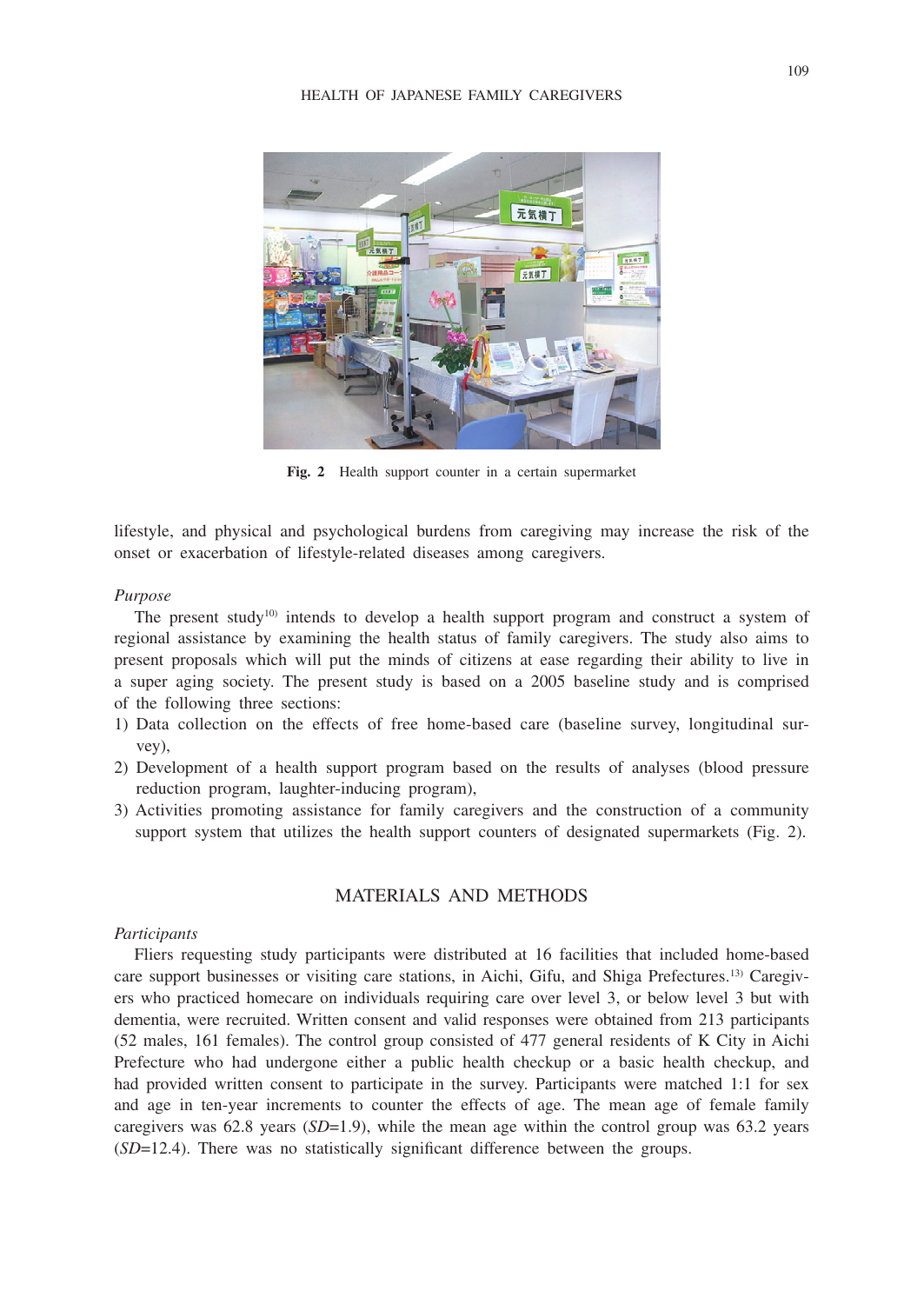#### *Survey methods*

Trained survey officials conducted the survey by visiting family caregiver homes. A selfreporting questionnaire included items on the health of caregivers, lifestyle habits, and details of care. Ecological resources were gathered through examinations using blood and urine samples primarily associated with lifestyle related diseases, as well as general measurements of grip strength and body fat. The control group survey was conducted during the public and basic health examinations of K City, Aichi Prefecture. Health examination results were provided for those items that appeared on both the survey and the health examination. For non-duplicated items, participants were surveyed by the same method as that in the experimental group.

## RESULTS AND DISCUSSION

#### *Health issues of family caregivers*

#### *Family caregivers and blood pressure*

The results indicated that a means to address blood pressure levels in both men and women was required. The prevalence rate of hypertension was significantly higher in female caregivers than in controls (Table 1).<sup>13)</sup> In addition, a significant positive association was found between care giving and hypertension when other factors were controlled (rate of adjusted odds: 1.86, 95% Confidence Interval:  $1.03-3.37$ ).<sup>14</sup> The results indicated a high likelihood of hypertension in female caregivers. Among male caregivers, $15$  there was no significant difference in the rate of hypertension between caregivers and controls (59.6% to 65.4%). For mean blood pressure, however, the systolic blood pressure  $(M=148.6, SD=42.9 \text{ mmHg}$  vs.  $M=130.9, SD=20.6 \text{ mmHg}$ ,  $p$ <0.05) and diastolic blood pressure (M=91.5, SD=50.3 mmHg vs. M=74.8, SD=11.9 mmHg, *p*<0.01) were both significantly higher in male caregivers than in controls. This indicated that there is a greater number of male family caregivers with hypertension and higher blood pressure than in the control group. This finding warrants future examination of hypertension management among male family caregivers.

#### *Family caregivers and grip strength/musculoskeletal systemic symptoms*

Table 2 shows the grip strength and musculoskeletal symptoms of family caregivers. Among females,<sup>16)</sup> grip strength and musculoskeletal symptoms were worse in family caregivers than in controls, even when participants were matched for age. This indicates that such symptoms are not a product of age and that providing care is a contributing factor. On the other hand, no significant difference in mean grip strength and musculoskeletal symptoms was observed among males.<sup>17)</sup> These findings suggest that the impact of care on grip strength and musculoskeletal symptoms differs between sexes, and that future research is needed to explore possible underlying causes.

## *Characteristics of family caregivers with strong feelings of responsibility and obligation toward care*

Ten years have passed since public nursing care insurance was put into effect. Annual increases in the number of murders and joint suicides committed by caregivers have been reported in news media, and various articles have suggested<sup>18)</sup> that many of the perpetrators held strong feelings of responsibility and obligation toward care. Although these caregivers harbored complaints and anxieties, they refused to seek help from family or others around them. Accumulated physical and psychological fatigue seems to have ultimately triggered their desperate recourse to the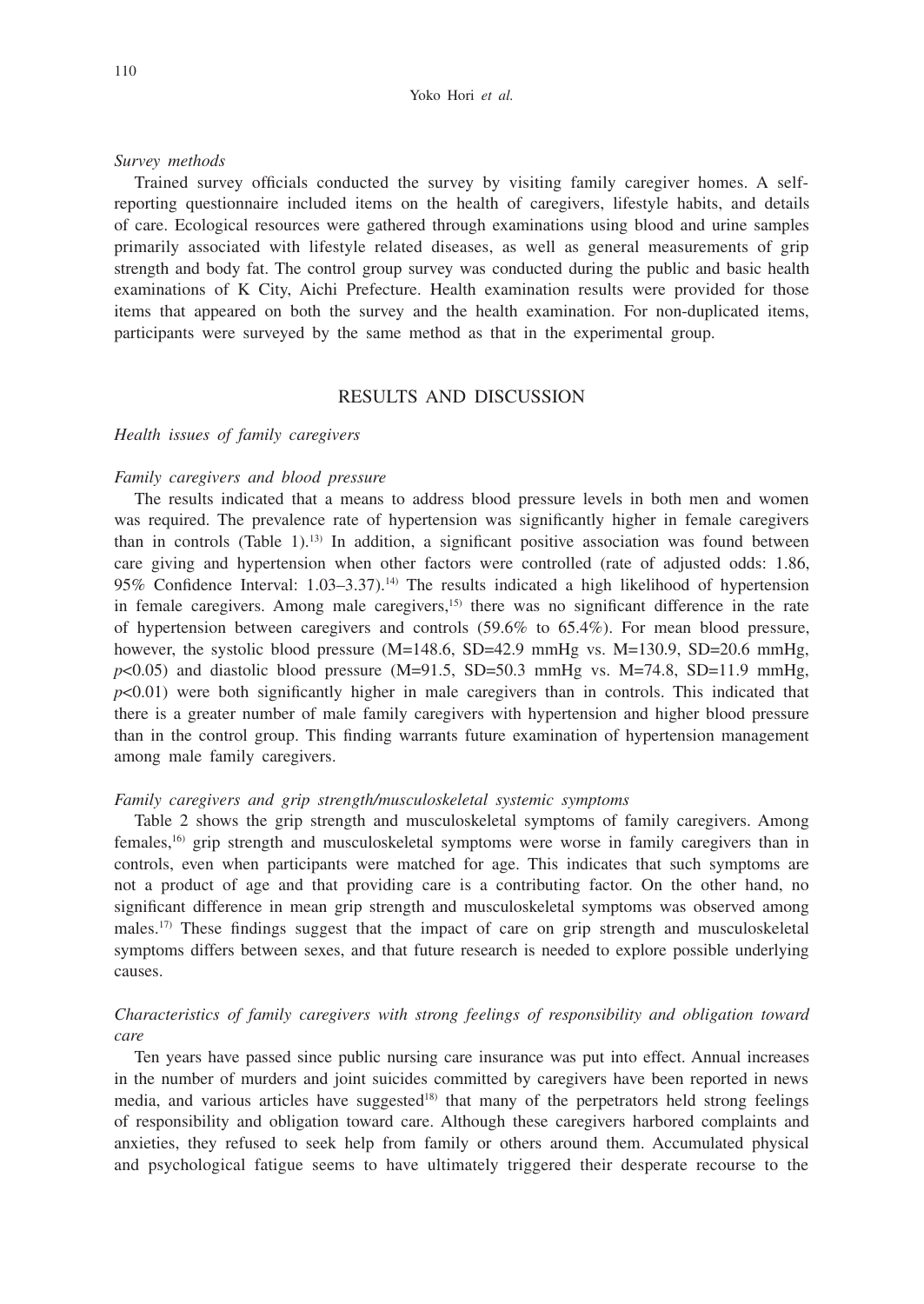#### HEALTH OF JAPANESE FAMILY CAREGIVERS

|                                   | Odds ratio | 95% confidence<br>interval | multivariate<br>odds ratio | 95% confidence<br>interval |
|-----------------------------------|------------|----------------------------|----------------------------|----------------------------|
| <b>Hypertension</b>               | 1.65       | $1.04 - 2.64$              | 1.86                       | $1.03 - 3.37$              |
| Exercise                          | 0.38       | $0.24 - 0.61$              | 0.44                       | $0.25 - 0.78$              |
| Yearly health checkup experiences | 0.23       | $0.13 - 0.42$              | 0.26                       | $0.13 - 0.54$              |
| Health/old age-related stress     | 2.62       | 1.58-4.34                  | 2.53                       | $1.37 - 4.67$              |
| Carbohydrate energy ratio         | 1.06       | $1.02 - 1.11$              | 1.05                       | $0.997 - 1.11$             |
| PSOI score                        | 1.21       | $1.11 - 1.31$              | 1.15                       | $1.05 - 1.26$              |
| Relaxing recreation               | 0.86       | $0.79 - 0.93$              | 0.88                       | $0.79 - 0.97$              |

**Table 1** Characteristics of caregiver status

Multivariate: logistic regression analysis

Dependent variable: caregiver status (0: no; 1: yes)

Explanatory variable: hypertension (0: no; 1: yes), profession (0: no; 1: yes), exercise (0: no; 1: yes), subjective health condition (0: healthy; 1: not healthy), yearly health checkup experiences (0: no; 1: yes), health/old age-related stress (0: no; 1: yes), depressive state (0: no; 1: yes), carbohydrate energy ratio, PSQI score, relaxing recreation

|                                     | Men $(n=104)$               |                   |                       |  |
|-------------------------------------|-----------------------------|-------------------|-----------------------|--|
|                                     | Family caregivers $(n=52)$  | Control $(n=52)$  | Significance<br>level |  |
|                                     | $(\%),$ Mean $\pm$ SD       |                   |                       |  |
| Age                                 | $69.3 \pm 10.9$             | $69.2 \pm 11.1$   | ns                    |  |
| Grip (kg)                           | $33.3 \pm 6.0$              | $34.4 \pm 6.7$    | ns                    |  |
| Subjective symptoms                 |                             |                   |                       |  |
| Neck, back and shoulder stiffness   | 42.3                        | 34.6              | ns                    |  |
| Muscle and joint pain and stiffness | 46.2                        | 28.8              | ns                    |  |
| Lower back pain                     | 48.1                        | 46.2              | ns                    |  |
| Numbness in limbs                   | 30.8                        | 17.3              | ns                    |  |
|                                     | Women $(n=320)$             |                   |                       |  |
|                                     | Family caregivers $(n=160)$ | Control $(n=160)$ | Significance<br>level |  |
|                                     | $(\%),$ Mean $\pm$ SD       |                   |                       |  |
| Age                                 | $62.8 \pm 11.9$             | $63.0 \pm 12.2$   | ns                    |  |
| Grip $(kg)$                         | $22.0 + 4.5$                | $24.2 + 4.1$      | *                     |  |
| Subjective symptoms                 |                             |                   |                       |  |
| Neck, back and shoulder stiffness   | 61.0                        | 46.9              | $\ast$                |  |
| Muscle and joint pain and stiffness | 43.4                        | 33.1              | #                     |  |
| Lower back pain                     | 55.3                        | 33.8              | *                     |  |
| Numbness in limbs                   | 23.9                        | 14.4              | *                     |  |

**Table 2** Compared grip and symptoms with male and female family caregivers and control

*t* test,  $\chi^2$  test \*:  $p<0.05$  #:  $p<0.1$  ns: not significant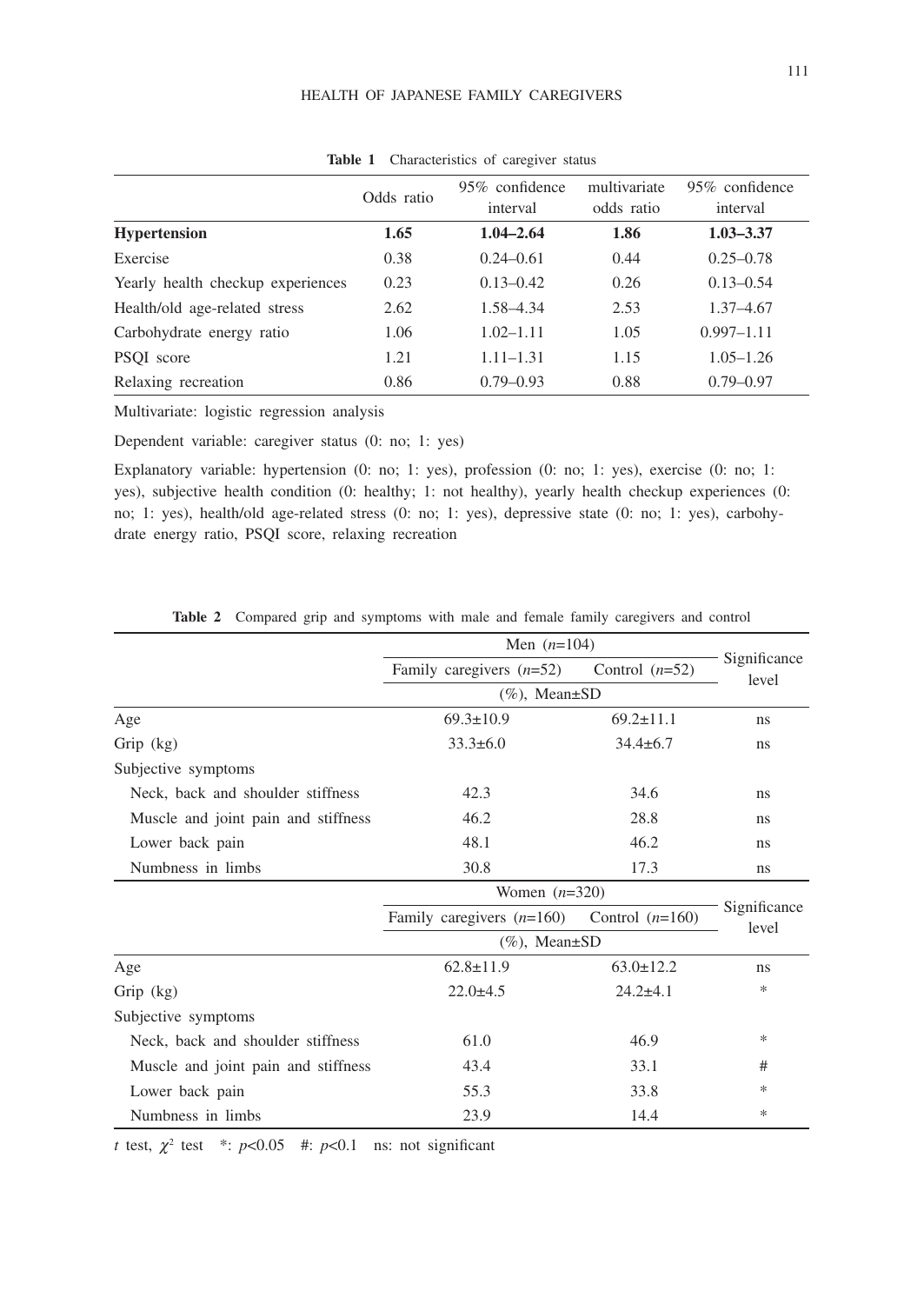aforementioned events. Given this, we attempted to uncover the characteristics of people with strong feelings of responsibility and obligation toward their care provision.<sup>19)</sup> This analysis was focussed on the female caregiver.

The statement: "I feel that more than anything I alone must provide care," was used as the index for measuring the strength of feelings of responsibility and obligation toward care. Participants who answered, "I strongly agree," to this item were placed in the group of individuals considered to have stronger feelings of responsibility and obligation toward care. All other participants were placed in the group with "weaker feelings." The groups were then examined and compared. Table 3 shows the differences in the background factors of both groups, while Table 4 shows the outcomes from a comparison of both groups using the short Japanese version of the Zarit Caregiver Burden Interview (J-ZBI-8).

Age was significantly higher in the former group than in the latter. The percentage of participants who were caring for a spouse, living with a spouse, had no secondary caregivers, or provided all-day care, was significantly high in the group with stronger feelings of responsibility and obligation. There was no significant difference between the groups according to the mean total scores of the J-ZBI-8 that measures the burden of care. However, mean scores in response to item 2, "I think I'd prefer to entrust the care to someone else," were significantly low in this

|                                    | Feel strong $(n=98)$ | Feel weak $(n=48)$ |                    |  |
|------------------------------------|----------------------|--------------------|--------------------|--|
|                                    | number $%$           | number $%$         | Significance level |  |
| Age<br>year                        | $66.9 \pm 9.9$ *     | $58.6 \pm 10.9$    | ***                |  |
| Relationship with care receivers   |                      |                    |                    |  |
| Spouse                             | 58 (59.2%)           | 15 (31.3%)         |                    |  |
| Parent                             | 23 (23.5%)           | $17(35.4\%)$       | **                 |  |
| Parent in law                      | 17(17.3%)            | $16(33.3\%)$       |                    |  |
| Family housemates                  |                      |                    |                    |  |
| One                                | 47 (48.0%)           | 11 $(22.9\%)$      | **                 |  |
| More than two                      | 51 (52.0%)           | 37 (77.2%)         |                    |  |
| Sub-caregivers for daily home care |                      |                    |                    |  |
| Yes                                | 18 $(18.6\%)$        | 22 (45.8%)         | ***                |  |
| N <sub>0</sub>                     | 79 (81.4%)           | 26 (54.2%)         |                    |  |
| Home care time per day             |                      |                    |                    |  |
| all day                            | 44 (45.4%)           | $15(31.3\%)$       |                    |  |
| half time                          | 19 $(19.6%)$         | $3(6.3\%)$         |                    |  |
| 2 or 3 hours                       | $6(6.2\%)$           | 8(16.7%)           | $\ast$             |  |
| Necessity                          | $27(27.1\%)$         | 21 (43.8%)         |                    |  |
| other                              | $1(1.0\%)$           | 1 $(2.1\%)$        |                    |  |

**Table 3** Characteristics of family caregivers with strong feelings of responsibility and obligation toward care

 $\chi^2$  test, *t* test

†: *p*<0.1, \*: *p*<0.05, \*\*: *p*<0.01, \*\*\*: *p*<0.001

‡: Mean ± standard deviation

Subjects with unknown response were excluded.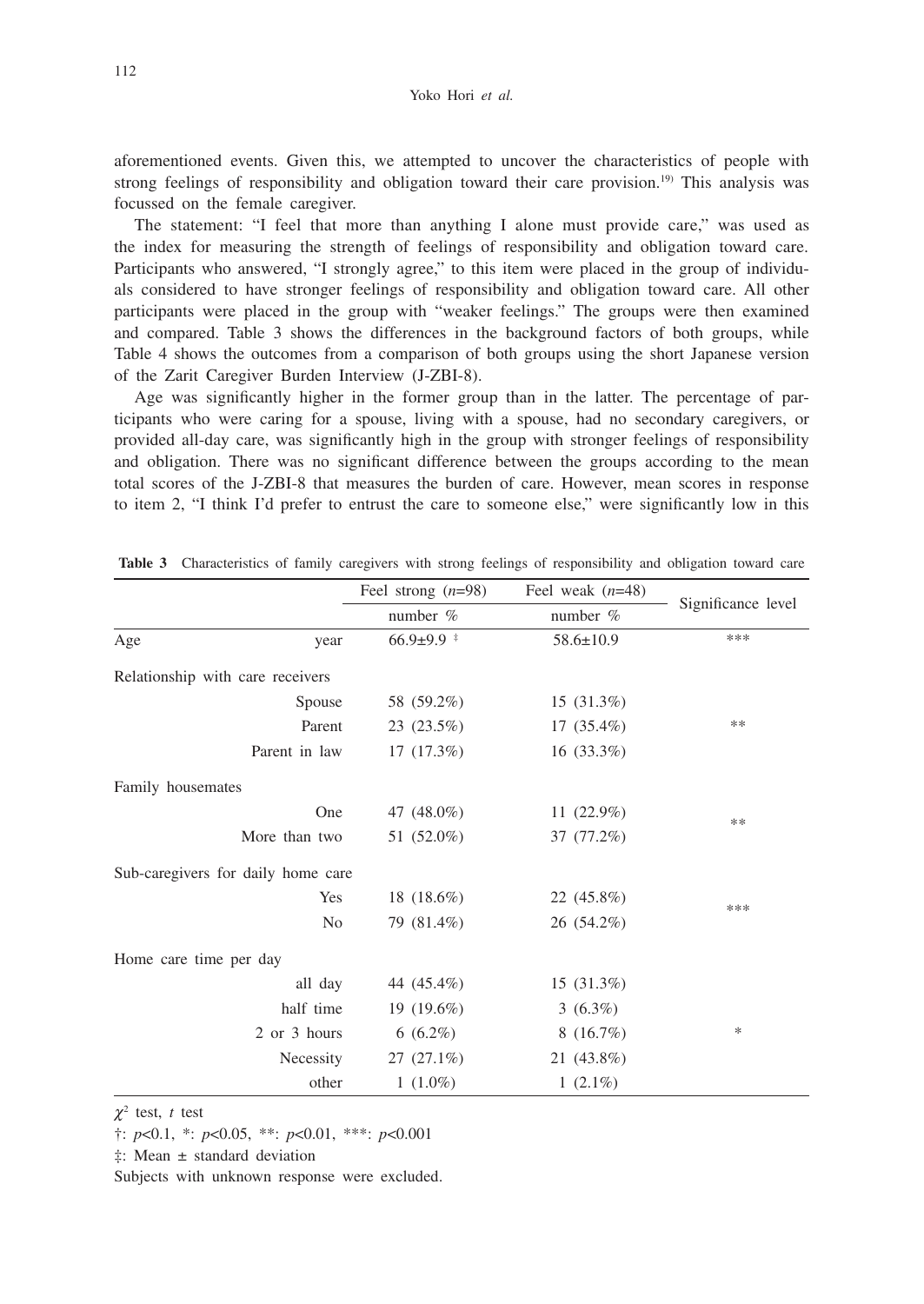#### HEALTH OF JAPANESE FAMILY CAREGIVERS

|              | Feel strong $(n=98)$ | Feel weak $(n=48)$ | Significance level |  |
|--------------|----------------------|--------------------|--------------------|--|
| Total score  | $10.1 \pm 7.2$ *     | $11.0\pm 6.7$      |                    |  |
| item 1 score | $1.6 \pm 1.3$ $\pm$  | $1.8 \pm 1.2$      |                    |  |
| item 2 score | $0.9 \pm 1.2$ *      | $1.5 \pm 1.0$      | **                 |  |
| item 3 score | $1.4 \pm 1.4$ $*$    | $1.3 \pm 1.2$      |                    |  |
| item 4 score | $1.4 \pm 1.3$ $*$    | $1.5 \pm 1.2$      |                    |  |
| item 5 score | $1.8 \pm 1.4$ *      | $1.4 \pm 1.3$      |                    |  |
| item 6 score | $1.1 \pm 1.4$ $*$    | $1.2 \pm 1.3$      |                    |  |
| item 7 score | $0.7 \pm 0.9$ *      | $1.2 \pm 1.1$      | **                 |  |
| item 8 score | $0.9 \pm 1.0$ *      | $1.1 \pm 0.9$      |                    |  |

**Table 4** Brief version of the Japanese Zarit Caregiver Burden

Mann-Whitney'U test

†: *p*<0.1, \*: *p*<0.05, \*\*: *p*<0.01, \*\*\*: *p*<0.001

‡: Mean ± standard deviation

Subjects with unknown response were excluded.

group. This suggests that within the group with such strong feelings, few contemplated handing over their care responsibilities to someone else.

Furthermore, mean scores for responses to item 7, "I become irritated when I am around the person I am caring for," were significantly low in this group, suggesting that a high number of participants do not become upset at patients in need of care.

The above findings indicate that those in the group with strong feelings toward their charges care do not become irritated with them or wish to entrust the care to others. This is despite the fact that they may live alone with an aging spouse or spend long hours giving care. The low percentage of participants with a secondary caregiver may not be related to a shortage of individuals who could potentially be caregivers, but indicates instead that caregivers do not need assistants or seek them out. These tendencies could lead caregivers to shoulder the entire burden themselves. In the future we would like to explore forms of assistance, such as social support networks, in caregiver surroundings.

## LIMITATIONS

Our study has some limitations by virtue of its design. Specifically, data for the control group were taken from public health checkup records due to shortfalls in budget and research personnel. Despite its drawbacks, the study using ecological indexes, had close to 200 participants, and a control group. In this sense, it is a highly novel approach and provides valuable data in support of caregiver assistance. Future research should be of a higher quality, and conducted based on a refined design that provides a groundwork of data on health assistance for family caregivers.

### **CONCLUSION**

Mitomi20) (2005) stated: "In Japan, Caregivers have been society abandoned, no has felt they should be saved by the government, and for that reason no one has much interest in the caregiver."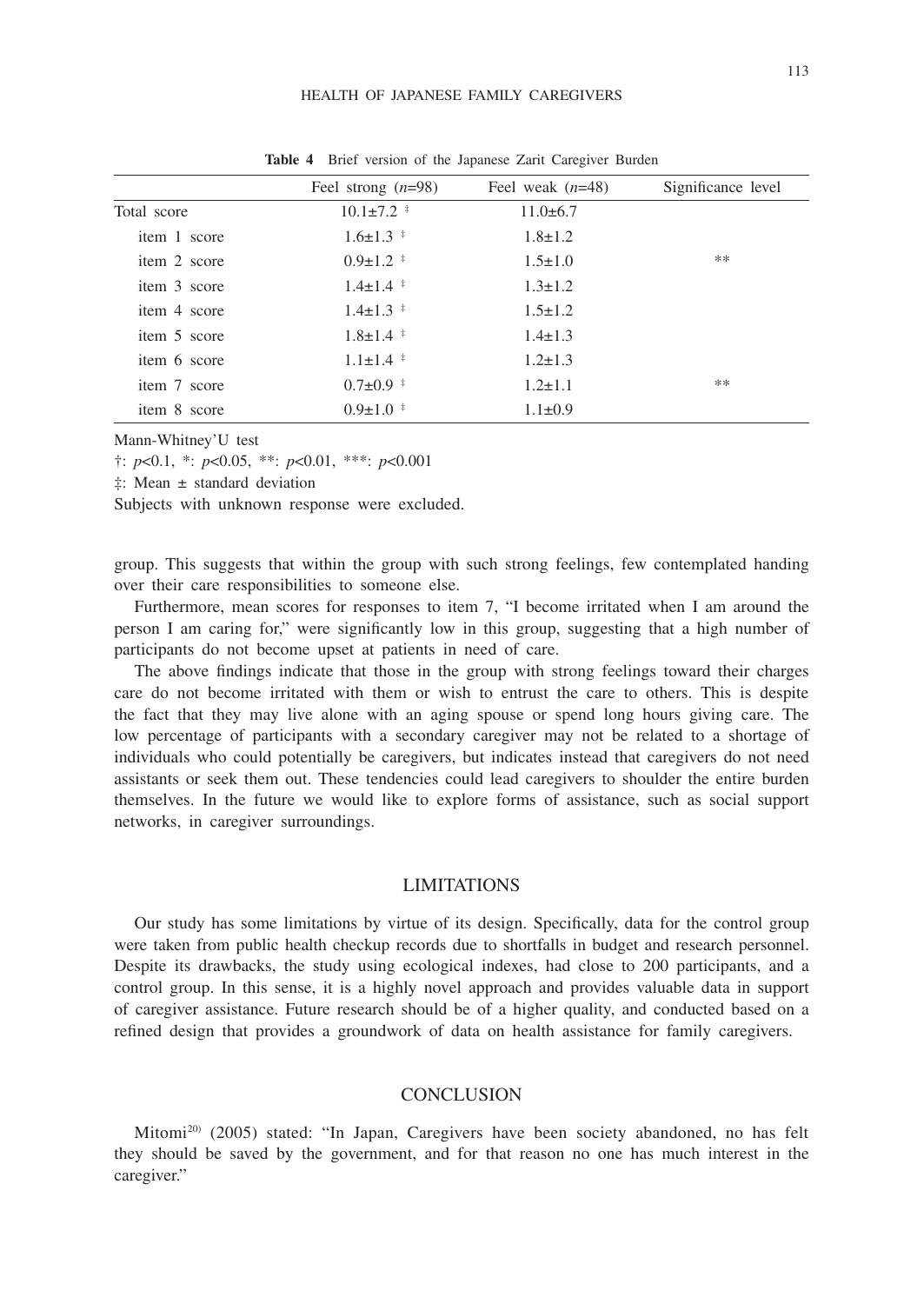However, as the Japanese aging population grows larger, support for caregivers with physical and psychological health problems, and, at the very least, concern on the part of government administrators and the general public, will take on greater importance. The United States and various European countries have already signed charters and law of support for caregivers. Thus, Japan can be expected to follow suit in the near future.

## ACKNOWLEDGEMENTS

We wish to express our sincere gratitude to Ms. Ritsuko Hamamoto and Ms. Sanae Tsukamoto.

## **REFERENCES**

- 1) Maruyama M, Tanji H, Arai H, Sasaki H. Burden of care and use of public services among caregivers with dementia. *Japanese Journal of Geriatrics*, 2005; 42: 192–194. (in Japanese).
- 2) Ichimiya A, Igata R, Ogomori K, Igata T. Analysis of burden of care and QOL of elderly with dementia residing at-home, using WHO/QOL-26. *Japanese Journal of Geriatric Psychiatry*, 2001; 12: 1159–1167. (in Japanese).
- 3) Nishimura Y. Cardiovascular responses related to care-giving in elderly caregivers (Part 1): a focus on the care-giving behavior of female caregivers. *Japan Journal of Nursing Science*, 1998; 18: 87–95. (in Japanese).
- 4) Okuda M, Umemura M, Yamami N, Ogihara R, Mano Y, Hosaka T, Mizuno E, Aoyagi M. A study on fatigue and health disturbance in caregivers of the elderly at home. *Japanese Journal of Primary Care*, 2004; 27: 9–17. (in Japanese).
- 5) Mano Y. Disease prevalence among home caregivers: analysis of family relationships in home medical care and development of homecare support programs. pp.20–39, 2001, Health Labour Sciences Research Grant, Japanese Foundation for Aging and Health, Research Report. (in Japanese).
- 6) King AC, Oka RK, Yong DR. Ambulatory blood pressure and heart rate responses to the stress of work and caregiving in older wormen. *J Gerontol*, 1994; 49: 239–245.
- 7) Vitaliano PP, Scanlan JM, Zhang J, Sarage MV, Hirsch IB, Sieqler IC. A path model of chronic stress, the metabolic syndrome, and coronary heart disease. *Psychosom Med*, 2002; 64: 418–435.
- 8) Lee S, Colditz GA, Berkman LF, Kawachi I. Caregiving and risk of coronary heart disease in U.S. women: a prospective study. *Am J Prev Med*, 2003; 24: pp.113–119.
- 9) Mitomi K. In Community Care and Caregivers in the United Kingdom. pp.215–220, 2008, Minerva Publishing, Inc., Tokyo. (in Japanese).
- 10) Hori Y, Hoshino J. Health issues among family caregivers. *Current Medicine*, 2010; 58: 349–354. (in Japanese).
- 11) Hori Y, Maekawa A, Niwa S, Sakurai S, Hamasima K, Hamamoto R, Morimoto M, Kume T, Okada T, Hoshino J. Preliminary study on primary prevention of cerebrovascular and cardiovascular diseases among primary caregivers of individuals requiring advanced home nursing care. Heisei Year 17 Aichi Nursing Research Report 2006; 32–42. (in Japanese).
- 12) Takeuchi M, Yoshida T. Issues of primary caregivers of older adults requiring nursing care. *Journal of Japan Home Care*, 2002; 6: 79–84. (in Japanese).
- 13) Hoshino J, Hori Y, Kondo T, Maekawa A, Tamakosi K, Sakakibara H. Physical and mental health characteristics of female caregivers. *Japanese Journal of Public Health*, 2009; 56 (2): 75–86. (in Japanese).
- 14) Hoshino J, Hori Y, Kondo T, Tamakoshi K, Onishi J, Toyoshima H, Sakakibara H. Cross-sectional study on associations between caregiving and hypertension, *Japanese journal of cardiovascular disease prevention*, 2011; 46 (2): 180–189. (in Japanese).
- 15) Nagai K, Hori Y, Kondo T, Hoshino J, Maekawa A, Sakakibara H, Niwa S. Health conditions and life styles among male primary caregivers of homecare (First report). *Supplement to Journal of Epidemiology*, 2008; 18 (1): 132. (in Japanese).
- 16) Suzuki K, Hoshino J, Hamamoto R, Hori Y. Characteristics of grip and musculoskeletal symptoms in female caregivers: comparison of female non-caregivers. *Japanese Journal of Public Health*, 2010; 57 (10): 201.